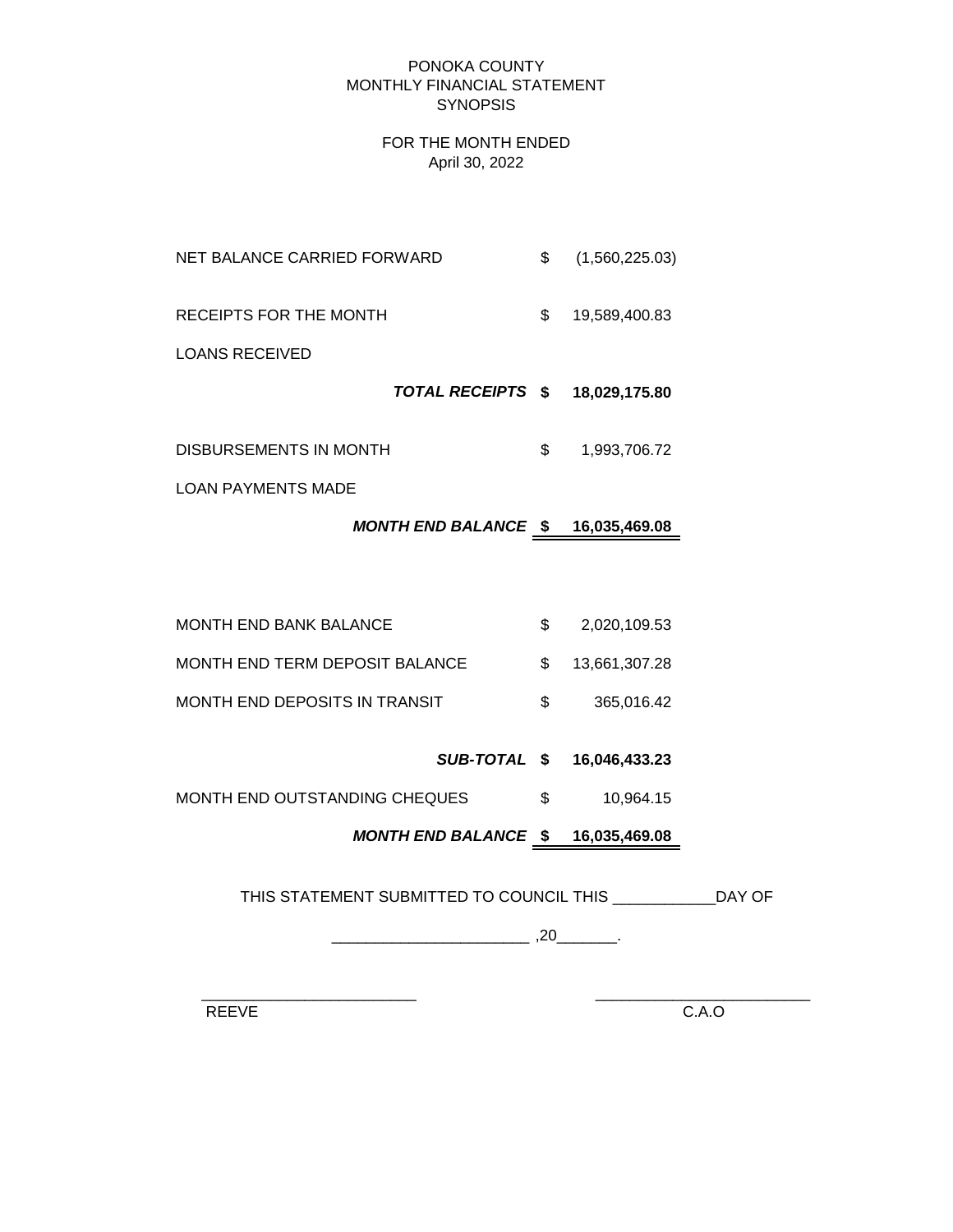#### PONOKA COUNTY MONTHLY FINANCIAL STATEMENT

## FOR THE MONTH ENDED April 30, 2022

|                                                       | <b>GENERAL</b>              |    | <b>Previous Month</b> |    | <b>PAYROLL</b> |
|-------------------------------------------------------|-----------------------------|----|-----------------------|----|----------------|
| NET BALANCE AT END OF PREVIOUS MONTH                  | \$<br>$(2, 189, 988.00)$ \$ |    | 1,927,098.60 \$       |    | 5,014.99       |
| RECEIPTS FOR THE MONTH<br><b>OUTSTANDING DEPOSITS</b> | \$<br>5,681,593.09 \$       |    | 365,056.47 \$         |    | 245,995.73     |
| <b>TERMS</b>                                          | \$<br>13,661,307.28 \$      |    | 18,642,546.17 \$      |    |                |
| <b>SUB TOTAL</b>                                      | \$<br>17,152,912.37 \$      |    | 20,934,701.24 \$      |    | 251,010.72     |
| LESS:                                                 |                             |    |                       |    |                |
| <b>CHEQUES ISSUED</b>                                 | \$<br>1,747,410.04 \$       |    | 4,479,773.07 \$       |    | 245,958.79     |
| <b>Bank Charges</b><br><b>INTEREST TO GENERAL</b>     |                             |    |                       |    | 51.93          |
| <b>MONTH END BALANCE \$</b>                           | 15,405,502.33 \$            |    | 16,454,928.17 \$      |    | 5,000.00       |
| BANK BALANCE AT END OF MONTH                          | \$<br>1,389,969.84 \$       |    | $(2,204,645.10)$ \$   |    | 5,172.94       |
| <b>TERM DEPOSIT BALANCE</b>                           | \$<br>13,661,307.28 \$      |    | 18,642,546.17 -       |    |                |
| <b>OUTSTANDING DEPOSITS</b>                           | \$<br>365,016.42 \$         |    | 29,017.20 \$          |    |                |
| <b>FROM TRUST ACCOUNTS</b>                            | \$                          | \$ |                       | \$ |                |
| <b>SUB-TOTAL</b>                                      | \$<br>15,416,293.54 \$      |    | 16,466,918.27 \$      |    | 5,172.94       |
| LESS:                                                 |                             |    |                       |    |                |
| <b>OUTSTANDING CHEQUES</b>                            | \$<br>10,791.21 \$          |    | 11,990.10 \$          |    | 136.00         |
| INTEREST TO GENERAL ACCOUNT                           |                             |    |                       | \$ | 36.94          |
| <b>MONTH END BALANCE \$</b>                           | 15,405,502.33 \$            |    | 16,454,928.17 \$      |    | 5,000.00       |